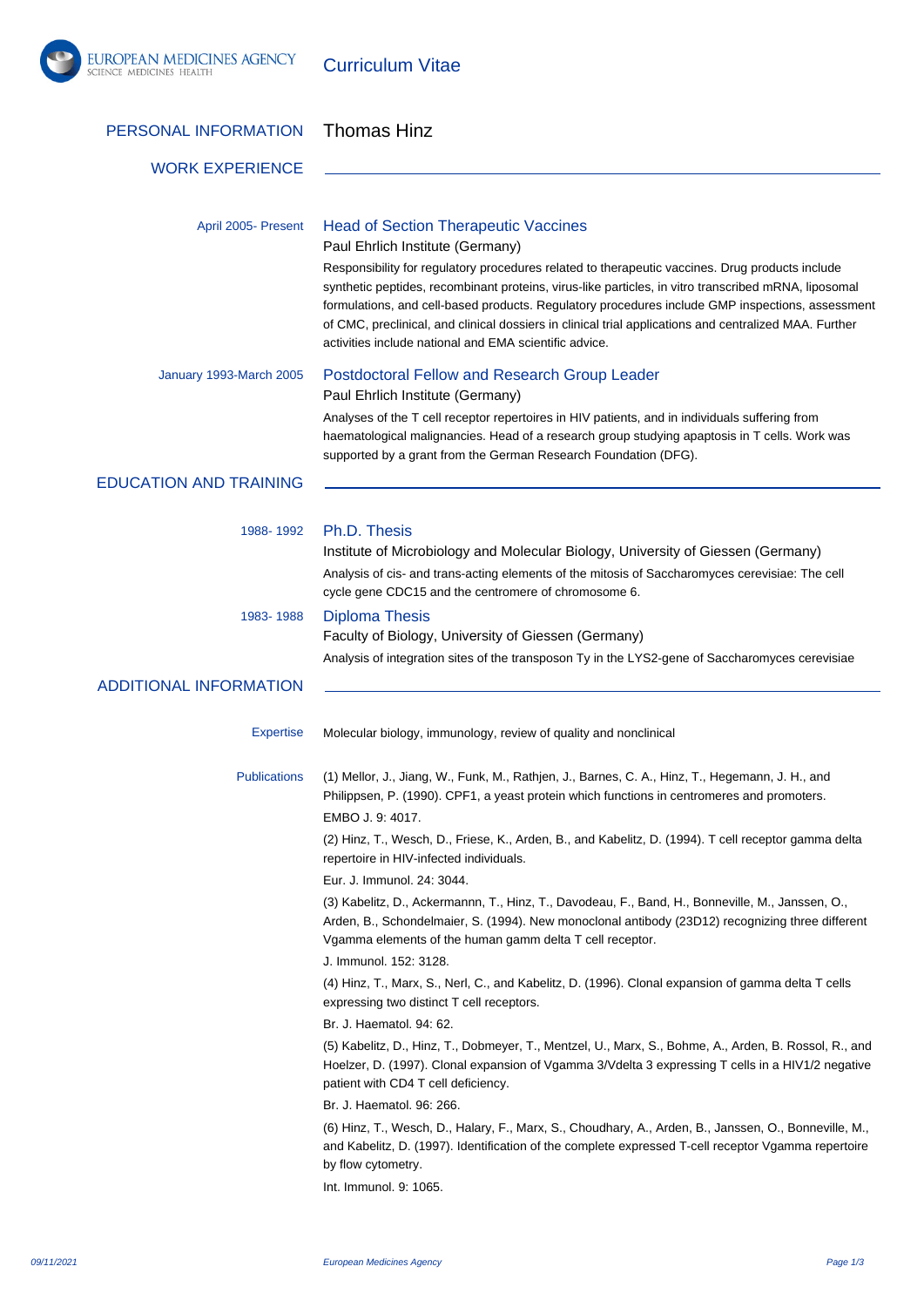(7) Wesch, D., Hinz, T., and Kabelitz, D. (1998). Analysis of the T cell receptor Vgamma repertoire in healthy donors and HIV-1 infected individuals.

Int. Immunol.10: 1067.

(8) Kabelitz, D., Wesch, D., and Hinz, T. (1999). gamma delta T cell receptor usage and role in human diseases.

Springer Semin. Immunopathol. 21: 55.

(9) Hinz, T., Allam, A., Wesch, D., Schindler, D., Kabelitz, D. (2000). Cell surface expression of transrearranged Vgamma-Cbeta T cell receptor chains in healthy donors and ataxia telangiectasia patients.

Br. J. Haematol 109: 201.

(10) Hinz, T., and Kabelitz, D. (2000). Identification of the T-cell receptor alpha variable (TRAV) gene(s) in T-cell malignancies.

J. Immunol. Meth. 246: 145.

(11) Weidmann, E., Hinz, T., Klein, S., Schui, D.K., Harder, S., Kriener, S., Kabelitz, D., Hoelzer, D., Mitrou, P.S. (2000). Cytotoxic leukemic hepatosplenic gamma delta T-cell lymphoma following acute myeloid leukemia bearing two distinct gamma-chains of the T-cell receptor. Biologic and clinical features.

Haematologica 85: 1024.

(12) Boehrer, S., Hinz, T., Schui, D., Harder, S., Chow, K., Schneider, B., Hoelzer, D., Mitrou, P., Weidmann, E. (2001). T-large granular lymphocyte leukemia with natural killer cell-like activity and expression of two different alpha- and beta-T-cell receptor chains.

Br. J. Haematol. 112: 201.

(13) Hinz, T., Flindt, S., Marx, A., Janssen, O., Kabelitz, D. (2001). Inhibition of protein synthesis by the T cell receptor-inducible hTDAG51 gene product.

Cell. Signal.13: 345.

(14) Weidmann, E., Boehrer, S., Chow, K.U., Engels, K., Harder, L., Hinz, T., Janssen, O., Kriener, S., Rummel, M.J., Siebert, R., Kabelitz, D., Hansmann, M.L., Hoelzer, D., Mitrou, P.S. (2001). Treatment of aggressive, or progressing indolent peripheral T- and NK-cell neoplasias by combination of fludarabine, cyclophosphamide and doxorubicine.

Onkologie, 24: 162.

(15) Flindt, S., Meier-Noorden, M., Hinz, T. (2001). Differentiating vector-derived mRNA from contaminating DNA templates by inverse RT-PCR.

Biotechniques 31: 1296.

(16) Hinz, T., Weidmann, E., Kabelitz, D. (2001). Dual TCR-expressing T lymphocytes in health and disease.

Int. Arch. Allergy Immunol. 125: 16.

(17) Meier-Noorden, M., Flindt, S., Kalinke, U., Hinz, T. (2004). A CpG-rich bidirectional promoter induces the T cell death-associated gene 51 and downregulates an inversely oriented transcript during early T cell activation. Gene 338: 197.

(18) Hinz, T., Buchholz, C.J., van der Stappen, T., Cichutek, K., Kalinke, U. (2006). Manufacturing and quality control of cell-based tumor vaccines: A scientific and a regulatory perspective. Journal of Immunotherapy 29: 465.

(19) Scherer, J., Hinz T, Cichutek, K. (2008). Trends in der Impfstoffentwicklung. DNA- und zellbasierte Impfstoffe.

Pharm. Unserer Zeit 37(1):86-92.

(20) Salmikangas, P., Flory, E., Reinhardt, J., Hinz, T. and Maciulaitis, R. (2010). Regulatory requirements for clinical trials and marketing authorisation application for cell-based medicinal products.

Bundesgesundheitsblatt 53(1):24-9.

(21) Britten, C.M., Sing-Jasuja, H., Flamion, B., Hoos, A., Huber, C., Kallen, K.-J., Khleif, S.N., Kreiter, S., Nielsen, M., Rammensee, H.-G. Sahin, U., Hinz., T., Kalinke, U. (2013). The regulatory landscape for actively personalized cancer immunotherapies.